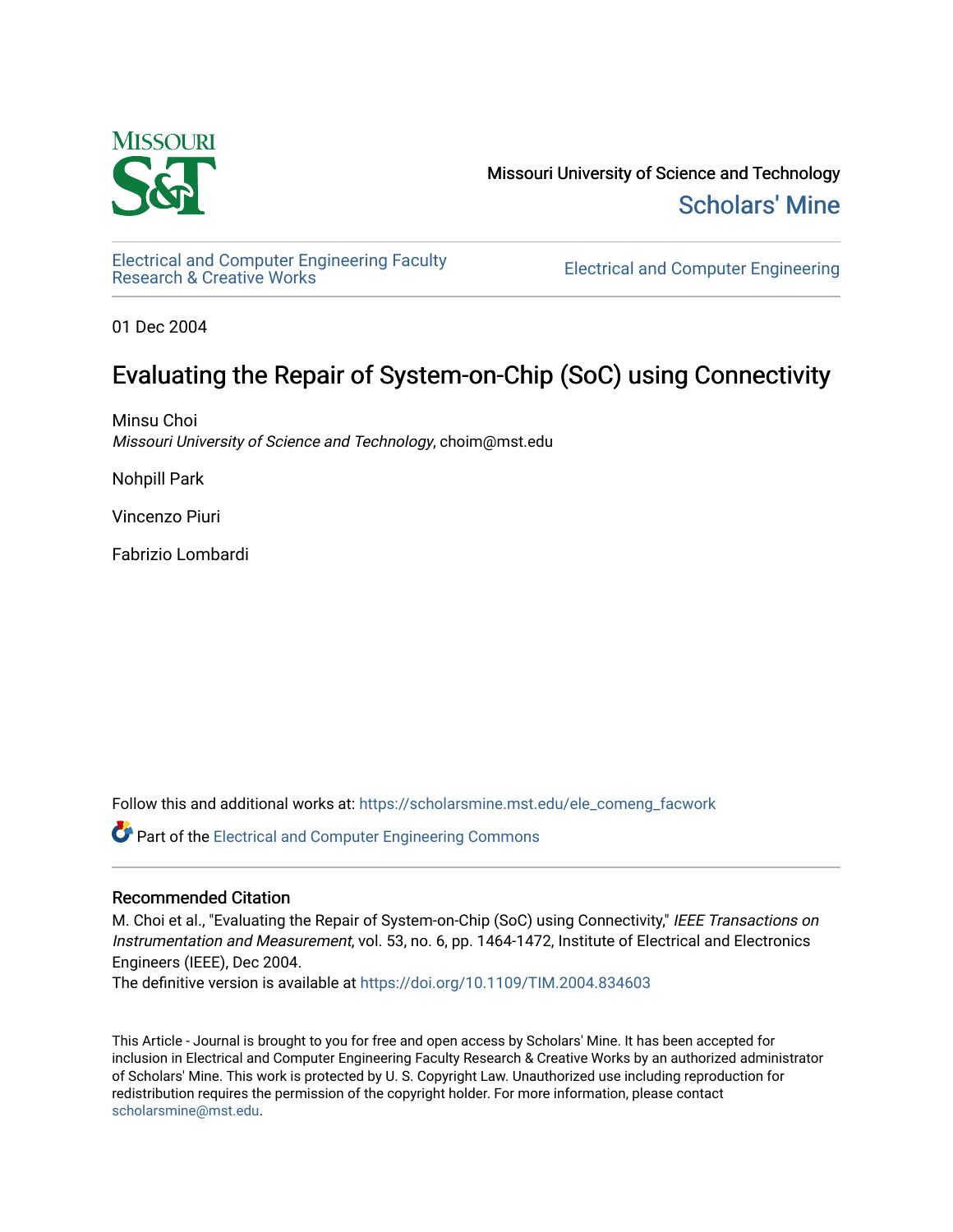# Evaluating the Repair of System-on-Chip (SoC) Using Connectivity

Minsu Choi*, Member, IEEE*, Nohpill Park*, Member, IEEE*, Vincenzo Piuri*, Fellow, IEEE*, and Fabrizio Lombardi*, Member, IEEE*

*Abstract—***This paper presents a new model for analyzing the repairability of reconfigurable system-on-chip (RSoC) instrumentation with the repair process. It exploits the connectivity of the interconnected cores in which unreliability factors due to both neighboring cores and the interconnect structure are taken into account. Based on the connectivity, two RSoC repair scheduling strategies,** *Minimum Number of Interconnections First (I-MIN)* **and** *Minimum Number of Neighboring Cores First (C-MIN)***, are proposed. Two other scheduling strategies,** *Maximum Number of Interconnections First (I-MAX)* **and** *Maximum Number of Neighboring cores First (C-MAX)***, are also introduced and analyzed to further explore the impact of connectivity-based repair scheduling on the overall repairability of RSoCs. Extensive parametric simulations demonstrate the efficiency of the proposed RSoC repair scheduling strategies; thereby manufacturing ultimately reliable RSoC instrumentation can be achieved.**

*Index Terms—***Configurability, connectivity, reconfigurable system-on-chip (RSoC), reliability, repair, repairability.**

#### I. INTRODUCTION

**T** HE INCREASING demand on operation speed, integration density, and customizability for tomorrow's high-performance instrumentation has motivated high performance system development. System-on-chip (SoC) technology provides potential advantages of high integration density, small interconnection delay and high system performance [[8\]](#page-8-0), [[12\]](#page-8-0)–[\[14](#page-8-0)], [\[16](#page-8-0)]–[[18\]](#page-8-0), [\[21](#page-8-0)], and [\[23](#page-8-0)]. Thus, SoC is one of the key technology choices for high-performance instrumentation development [[9\]](#page-8-0). For the purpose of customizability and repairability, embedding reconfigurable components along with ordinary cores with fixed functionality are commonly practiced [[1\]](#page-8-0)–[[3\]](#page-8-0), [\[7](#page-8-0)], [[10\]](#page-8-0), [\[11](#page-8-0)], [\[15](#page-8-0)], [[19\]](#page-8-0), [\[20](#page-8-0)], and [[22\]](#page-8-0). The SoC with reconfigurable resources is commonly referred to as *reconfigurable system-on-chip (RSoC)*. In this paper, connectivity-driven repair algorithms for an RSoC which exploits the reconfigurable redundancy will be proposed. *Test* and *repair* are essential processes for achieving high-yielding SoCs. After the fabrication phase, each SoC undergoes a test phase where defective cores are diagnosed and identified. Usually, defective

Manuscript received June 15, 2003; revised June 30, 2004.

M. Choi is with the Department of Electrical and Computer Engineering, University of Missouri, Rolla, MO 65409-0040 USA (e-mail: choim@umr.edu).

N. Park is with the Department of Computer Science, Oklahoma State University, Stillwater, OK 74078-1053 USA (e-mail: npark@a.cs.okstate.edu).

V. Piuri is with the Department of Information Technology, University of Milan, 26013 Crema, Italy. (e-mail: piuri@dti.unimi.it).

F. Lombardi is with the Department of Electrical and Computer Engineering, Northeastern University, Boston, MA 02115 USA (e-mail: lombardi@ece.neu.edu).

Digital Object Identifier 10.1109/TIM.2004.834603

cores on RSoCs are deemed to be reworked, which means that defective cores can be repaired by reconfigurable redundancy. The overall quality of the repair process significantly affects the final quality of the repaired RSoC. However, the repair process is not free from penalty, since faulty core isolation and reconfiguration processes may affect the overall system integrity, the reconfigured interconnect structure routability, and the neighboring cores' functionality due to the serious interconnection network reconfiguration and associated programmable logic gate programming. For the extra long interconnects, even signal boosters are required to guarantee the integrity of the routed signals [\[5](#page-8-0)]. For more structured and reliable operations, protocol-based interconnction networks are commonly implemented for SoCs as well [[4\]](#page-8-0).

How densely a *repair-candidate core* (i.e., the core to be repaired since it is diagnosed as defective) is connected to the neighboring parts of the RSoC is referred to as *connectivity* [[6\]](#page-8-0). If a repair-candidate core's connectivity is high, the repair process applied to the core may impair the reliability of the RSoC while it repairs the core because of the physically associated components with the core. Thus, selection of a repair-candidate core that results in the least negative effects on the overall reliability at each repair cycle seems to be crucial in the RSoC repair process.

The objective of this paper is to extensively investigate the effect of the connectivity of repair-candidate cores on the overall yield (i.e., ratio of the total number of functional RSoCs out of the total number of fabricated RSoCs) of the repaired RSoC and to propose various repair scheduling strategies. Also, how improper repair scheduling could degrade the overall quality of repaired RSoCs will be extensively studied. Thus, results and findings from this research will be beneficial to RSoC-based digital instrumentation developers.

The organization of the paper is as follows. In Section II, review and preliminaries related to this research work will be given. In Section III, analytical characteristics of the RSoC repair process for the proposed repair scheduling strategies will be discussed. Section IV will describe details of the proposed RSoC repair scheduling strategies. In Section V, extensive parametric analysis and simulations will be provided to demonstrate and verify the accuracy and efficiency of the proposed approaches.

#### II. REVIEW AND PRELIMINARIES

In this work, an RSoC is modeled as a set of cores, their interconnect structure, reconfigurable interconnects, and reconfigurable logic redundancy is shown in Fig. 1, in which the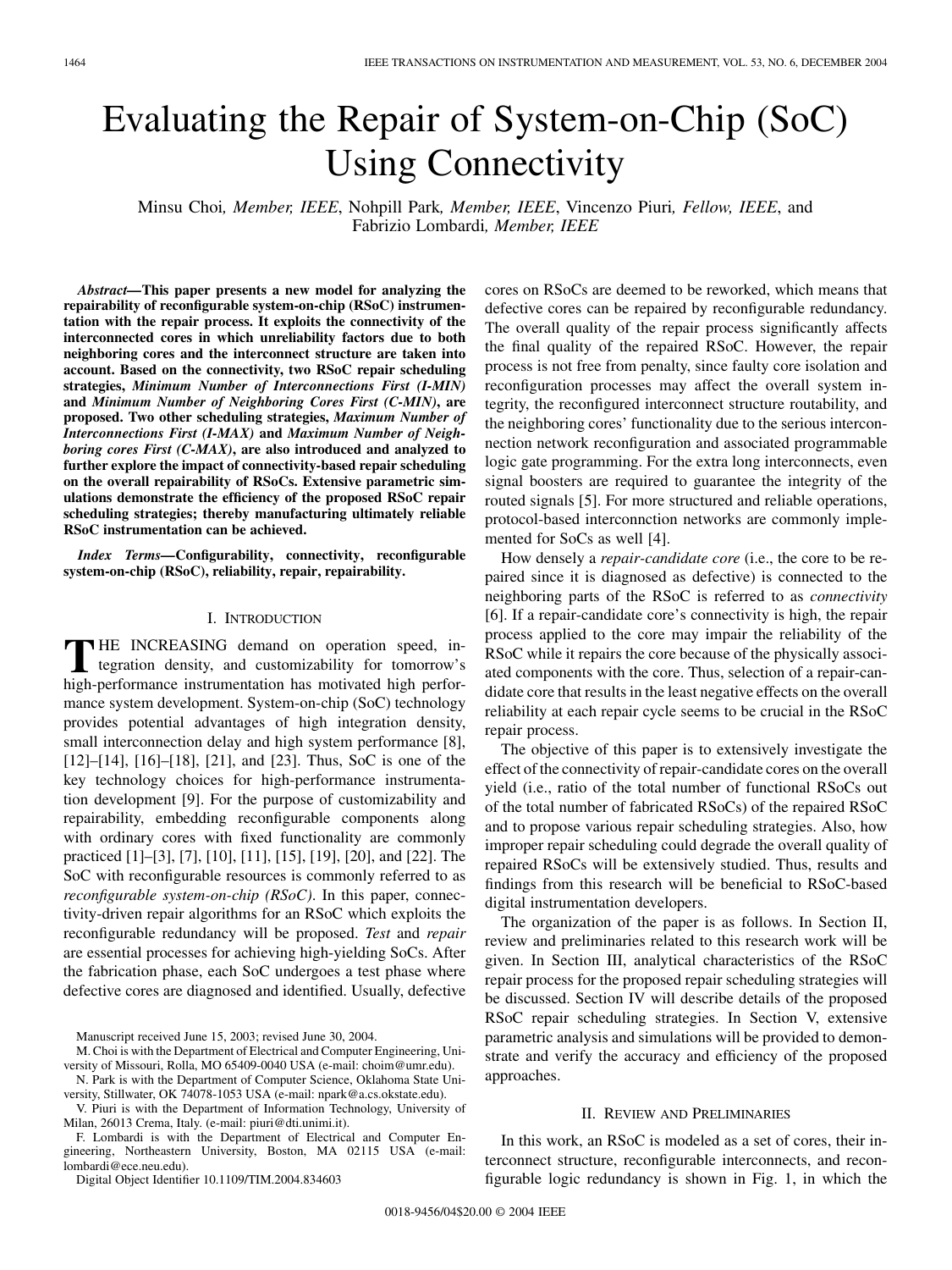RSoC has six cores and corresponding interconnect structure. The repair process induces faulty core isolation, programmable logic reconfiguration, and interconnection rerouting. Although the process repairs the RSoC, the unreliability induced by the reconfiguration process (i.e., imperfect faulty core isolation, programmable logic reconfiguration and interconnection rerouting) may have negative effects on the overall quality of the repaired RSoC.

Once fabricated, embedded cores cannot be physically replaced. Thus, embedded redundancy must be practiced for better yielding SoCs. Since a number of embedded hybrid cores are usually involved to design an SoC, a legacy modular redundancy scheme (i.e., embedding of extra cores to repair faulty cores) may require significant die area investment and its redundancy utilization also may be very low (i.e., unused spare cores are likely). The proposed reconfigurable redundancy architecture for SoC repair consists of two key components: *reconfigurable logic redundancy* and *reconfigurable interconnect redundancy*. The embedded cores are tested in order to identify faulty cores, if any. Then, the faulty cores and their interconnects are emulated by the reconfigurable logic and interconnect redundancy to restore the original functionality of the RSoC. The following case study clarifies the proposed RSoC core repair scheme based on the reconfigurable redundancy. Suppose that an RSoC shown in Fig. 1 is tested and diagnosed, and its core 4 is identified as faulty. Then, an emulated core  $4'$  is implemented by using the reconfigurable logic redundancy and core 4''s interconnects are rerouted to the core  $4'$  via the reconfigurable interconnect redundancy. As a result, the repaired RSoC is shown in Fig. 2.

Upon proper fault simulation and analysis, the optimized amount of the reconfigurable redundancy can be determined prior to the fabrication of the RSoC. Thereby, both minimization of the die area overhead due to the redundancy and maximization of the RSoC yield can be achieved. Customized circuits can also be implemented by the reconfigurable redundancy, of course.

The following assumptions are made in this paper.

- RSoC is fabricated with embedded cores and each core can be tested and diagnosed as faulty or not.
- No escaped cores are considered (i.e., 100% test coverage is assumed).
- Repair process, including defective core isolation, redundancy reconfiguration, and interconnect reconfiguration can be applied to the RSoC.
- Each core may have an uneven number of ports which connects to other core(s) via intrachip interconnects.
- Reconfigured and rerouted interconnects are considered as less dependable than the original interconnects due to the complexity of the resulting interconnect configuration.

As clearly addressed in the assumptions given above, the repair procedure of an RSoC has not only an advantage but also a disadvantage. Proper testing and diagnosis of the embedded cores and reconfigurable redundancy utilization may enhance the overall yield of the RSoC, since faulty cores can be replaced by reconfigured cores and rerouted reconfigurable interconnects. However, the reconfigured and rerouted interconnects may be



Fig. 1. RSoC model with reconfigurable resources.



Fig. 2. Example of repaired RSoC.

less reliable due to the complexity of the resulting interconnect configuration. The unreliability associated with the reconfigured redundancy is modeled as the *unreliability impact factor*(uif). For example, in Fig. 1, repairing core 4 is assumed to affect neighboring (i.e., interconnected) cores 1, 3, 6, and associated interconnect structure. To accurately and effectively model the effect of both advantageous repair process and disadvantageous reconfigured and rerouted interconnects' unreliability at the same time, the following parameters are used to model the overall reliability of RSoC under repair:

| Ν                             | number of cores in the RSoC;                            |
|-------------------------------|---------------------------------------------------------|
| r(i)                          | probability that the <i>i</i> th individual core is     |
|                               | functioning, which is called <i>reliability</i> ;       |
| $\varphi$                     | maximum number of <i>repair</i> cycles;                 |
| $r\bar{c}$                    | overall reliability of cores in the RSoC;               |
| $\dot{ri}$                    | overall reliability of interconnect structure;          |
| r                             | overall reliability of the RSoC which takes             |
|                               | into account both the cores and the intercon-           |
|                               | nect structure;                                         |
| uif                           | base unreliability impact factor due to the             |
|                               | repair process penalty;                                 |
| $\mathrm{uif}_{\mathrm{inc}}$ | incremental rate of uif per each repair cycle;          |
| cuif $(i, j)$                 | unreliability impact factor of the neighboring          |
|                               | <i>j</i> th core due to repair of the <i>i</i> th core; |
| $\alpha$                      | core unreliability impact factor coefficient.           |
|                               | 0224101111111                                           |

 $0 \leq \alpha \leq 1$ . It is fully dependent on the repair technology used. As  $\alpha \rightarrow 1$ , more reliability degradation due to the repair process is assumed to be applied to neighboring cores of the repair-candidate core;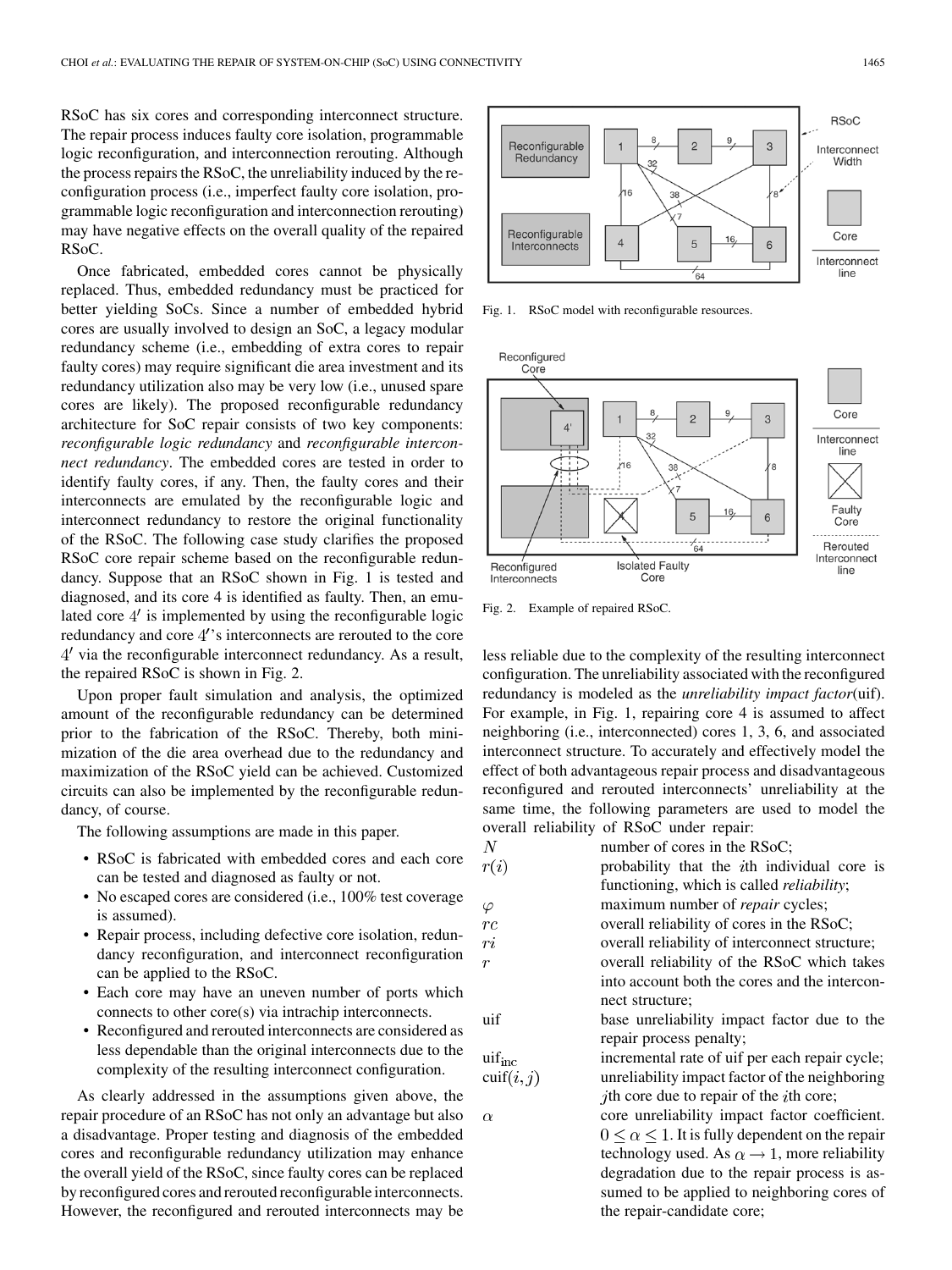- expected number of interconnect lines be- $\lambda_{i,j}$ tween the *i*th core and the *j*th core;
- $\text{init}(i)$  interconnect structure unreliability impact factor due to repair of the  $i$ th core;
- $\beta$ interconnect structure unreliability impact factor coefficient.  $0 \leq \beta \leq 1$ . It is fully dependent on the repair technology used. As  $\beta \rightarrow 1$ , more reliability degradation due to the repair process is assumed to be applied to the interconnect structure;
- expected number of interconnect lines of the  $\lambda_i$ ith core;
- reliability increase rate of a core due to re $r_{\rm inc}$ pair;
- $\eta(i)$ number of interconnect lines from the *i*th core;
- $\eta(i,j)$ number of interconnect lines between the  $i$ th and the  $i$ th cores;
- $F(\eta(i,j); \lambda_{i,j})$ cumulative Poisson probability function of  $\eta(i,j)$  (i.e.,  $\sum_{y=0}^{\eta(i,j)} (e^{-y} \lambda_{i,j}^y/y!)$ );
- $\, R \,$ success rate of overall repair process, which is called *repairability* (e.g., if 8 out of 10 defective RSoCs are repaired during the repair process,  $R = 8/10 = 80\%$ ;
- $\overline{Y}$ overall yield of RSoCs in which repair process is taken into account.

#### III. CONNECTIVITY-BASED RSOC REPAIR PROCESS

The repair process of a core enhances the overall reliability of the RSoC, but the process is also likely to introduce reliability degradation due to the complication of the reconfiguration process and is also prone to impair its neighboring (i.e., interconnected) cores' reliability since serious rerouting of connectivity would be experienced afterwards. Thus, the unreliability impact factor is modeled to be mainly determined by the number of interconnect lines between the repair-candidate core and its neighboring cores.

The characteristics of the repair process, so called *connectivity-based repair*, analyzed in this paper are given as follows:

1) The *i*th core is assumed to have initial reliability of  $r(i)$ . Then,  $rc$  (i.e., overall reliability of cores) of the given RSoC is initially determined by

$$
rc = \prod_{i=1}^{N} r(i).
$$
 (1)

Then, the overall initial reliability of RSoC (denoted by  $r$ ) is

$$
r = rc \cdot ri \tag{2}
$$

where  $ri$  is the reliability of the interconnect structure of RSoC.

- 2) The test and repair processes are performed after the fabrication phase.
- 3) Repair of a core degrades the reliability of the neighboring cores and the interconnect structure of the RSoC under repair. It is assumed that the unreliability impact factor

(denoted by uif) due to the repetition of repair cycles increases as the RSoC undergoes a number of repair cycles.  $\inf_n$  at the *n*th repair cycle is given as

$$
\text{uif}_n = \text{uif}_{n-1} + (1 - \text{uif}_{n-1})\text{uif}_{\text{inc}} \tag{3}
$$

where  $\mathrm{uif}_{\mathrm{inc}}$  is the incremental rate of uif at each repair cycle due to the increasing complexity of the repair process as the number of repair cycles increases.

4) The repair of the *i*th core is assumed to affect the neighboring (i.e., interconnected) core  $j$ , if it exists. The unreliability impact factor of the  $j$ th core due to the repair of the ith core is denoted by cuif(i, j). cuif(i, j) is modeled as a function of  $\eta(i, j)$ . The probability that the interconnect lines between the  $i$ th and the  $j$ th cores consist of exactly  $\eta(i, j)$  lines is

$$
P(\eta(i,j);\lambda_{i,j}) = \frac{e^{-\eta(i,j)}\lambda_{i,j}^{\eta(i,j)}}{\eta(i,j)!}.
$$
 (4)

The increase in the possibility of having more degradation due to an increment of one interconnect line from  $\eta(i, j)$  – 1 to  $\eta(i, j)$  is also modeled to be determined by (4), since the occurrence of degrading repair is directly influenced by the number of interconnect lines attached to the repair candidate core. Thus, without loss of generality, the cumulative Poisson probability function of  $\eta(i, j)$  (i.e.,  $\sum_{y=0}^{\eta(i,j)} (e^{-y} \lambda_{i,j}^y/y!)$  is the reasonable one to simulate an incremental rate of uif imposed by the number of interconnect lines between the *i*th and *j*th cores. Thus, unreliability impact factor of the neighboring *j*th core due to repair of the  $i$ th core is

$$
\text{cuif}(i,j) = \text{uif}_n + (1 - \text{uif}_n) \cdot \alpha \cdot F(\eta(i,j); \lambda_{i,j}) \tag{5}
$$

where  $\alpha$  is a technology-dependent core unreliability impact factor coefficient and  $F(\eta(i, j); \lambda_{i,j})$  is a cumulative Poisson probability function of  $\eta(i, j)$ . The parameter  $\alpha$ simulates the efficiency of the repair process technology. As  $\alpha$  approaches 1 and  $\eta(i, j)$  increases, more reliability degradation is assumed to take place on the  $j$ th core since the  $\alpha \cdot F(\eta(i,j); \lambda_{i,j})$  part approaches 1. Thus, the reliability of the j<sup>th</sup> core after the repair of the *i*th core can be formulated as

$$
r(j)_n = r(j)_{n-1} (1 - \text{cuf}(i, j)_n). \tag{6}
$$

5) Repair of the  $i$ th core is assumed to impair the interconnect structure as well. The reliability impact factor of the interconnect structure due to the repair of the  $i$ th core is denoted by

$$
i\text{uif}(i)_n = \text{uif}_n + (1 - \text{uif}_n) \cdot \beta \cdot F(\eta(i); \lambda_i)
$$
 (7)

where  $\beta$  is a technology-dependent interconnect structure damage coefficient and  $F(\eta(i); \lambda_i)$  is a cumulative *Poisson* probability function  $\left( = \sum_{y=0}^{\eta(i)} (e^{-y} \lambda_i^y / y!) \right)$ which simulates the incremental rate of the reliability degradation due to the number of interconnect lines of the *i*th core. As  $\beta$  approaches 1 and  $\eta(i)$  increases, more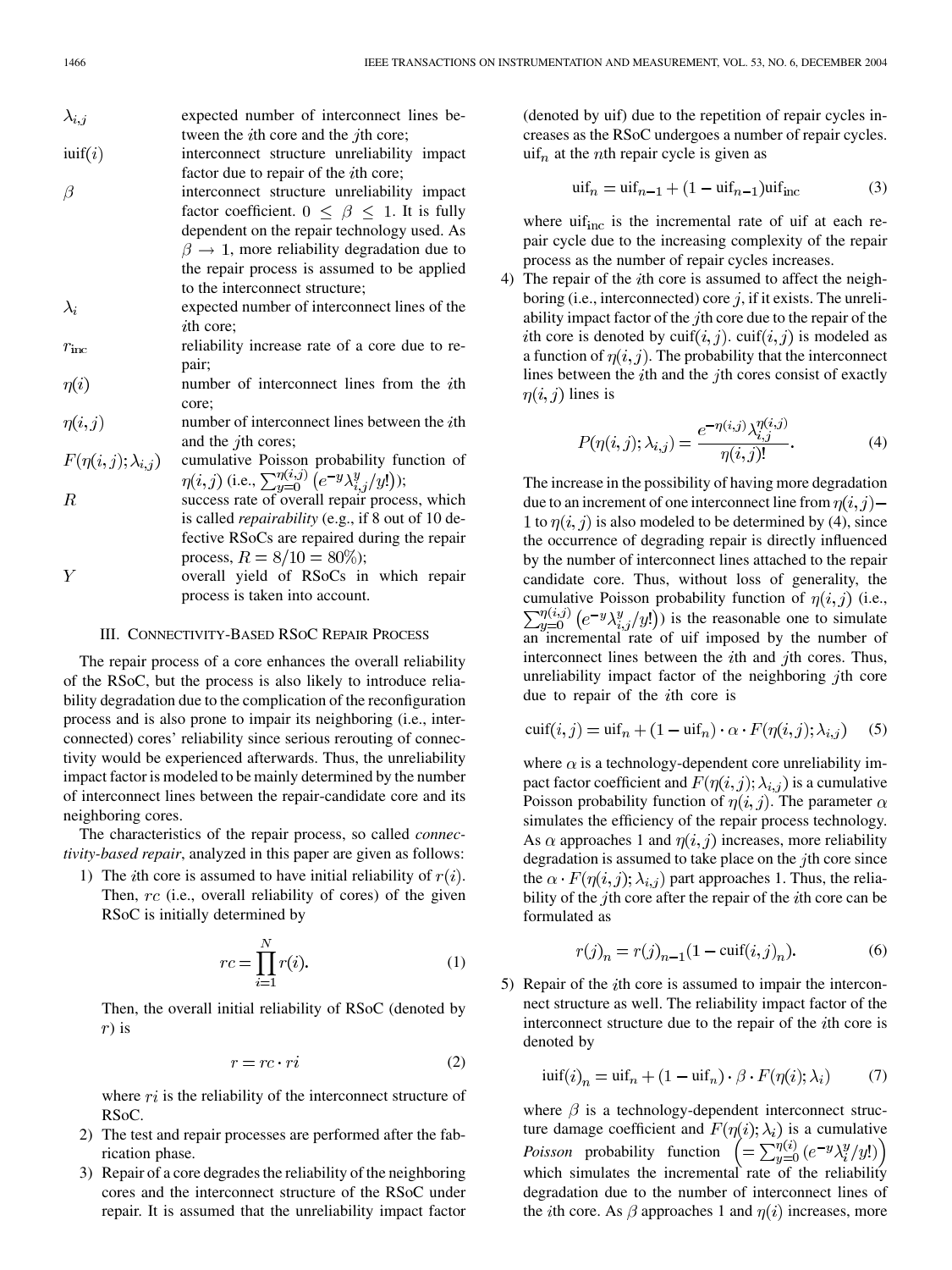

Fig. 3. Adjacency list representation of Fig. 1.

reliability degradation is assumed to be applied to the  $j$ th core since the  $\beta \cdot F(\eta(i, j); \lambda_{i,j})$  part approaches 1.

6) The reliability of the *i*th core after the repair process is given by

$$
r(i)_n = r(i)_{n-1} + (1 - r(i)_{n-1})r_{\text{inc}}.
$$
 (8)

7) The overall reliability of the cores on RSoC after the  $n$ th repair cycle becomes

$$
rc_n = \prod_{i=1}^{N} r(i)_n.
$$
 (9)

8) The overall reliability of the interconnect structure on RSoC after the  $n$ th repair cycle can be formulated as

$$
ri_n = ri_{n-1}(1 - \text{iuf}(i)_n). \tag{10}
$$

9) The overall reliability of the RSoC after the *th repair* cycle then becomes

$$
r_n = rc_n \cdot r i_n. \tag{11}
$$

#### IV. CONNECTIVITY-BASED RSOC REPAIR SCHEDULING

Every core on an RSoC is tested after the fabrication phase. The  $i$ th core can be tested and diagnosed as nonfaulty with the probability of  $r(i)$  and as faulty with the probability of  $\overline{r}(i)$ . If there is only one faulty core detected during the test phase, the core will be isolated and repaired. If more than one faulty core is detected during the test phase, the order of repair (referred to as the *repair schedule*) must be properly arranged. In each repair cycle, in other words, selecting an appropriate repair-candidate core which has the least impact on the overall RSoC reliability is a natural choice for optimal scheduling.

The RSoC structure shown in Fig. 1 can be viewed as a weighted graph with six vertices and nine weighted edges. A simple way to represent the graph is to use a two-dimensional array called an *adjacency matrix* representation. The equivalent adjacency matrix of Fig. 1 is shown in Table I. The space

TABLE I ADJACENCY MATRIX REPRESENTATION OF FIG. 1

|        | Core 1 |  | $\vert \text{Core 2} \vert \text{Core 3} \vert \text{Core 4} \vert \text{Core 5} \vert \text{Core 6}$ |    |
|--------|--------|--|-------------------------------------------------------------------------------------------------------|----|
| Core   |        |  |                                                                                                       |    |
| Core 2 |        |  |                                                                                                       |    |
| Core 3 |        |  |                                                                                                       |    |
| Core 4 | h      |  |                                                                                                       | -4 |
| Core 5 |        |  |                                                                                                       |    |
| Core 6 |        |  |                                                                                                       |    |

requirement of the representation is  $O(N^2)$  where N is the number of cores on the RSoC.

If the RSoC is sparsely interconnected, a better solution is the *adjacency list* representation as shown in Fig. 3. The space requirement for this representation is  $O(N + E)$ , where N is the number of cores and  $E$  is the number of edges between cores on the RSoC. For RSoCs with a greater number of cores which are sparsely interconnected, the adjacency list representation can save the space requirement. For RSoCs with a fewer number of cores which are densely interconnected, the adjacency matrix is the choice. One of the two representations can be chosen accordingly, in practice.

For the proposed RSoC model, the number of interconnect lines and the number of neighboring cores attached to a repaircandidate core determines the resulting yield of the RSoC after each repair cycle. Four possible repair scheduling strategies are proposed as follows:

- *Minimum Number of Interconnects First (I-MIN)* Among those diagnosed as faulty cores, the one which has the smallest number of interconnect lines is to be repaired first.
- *Maximum Number of Interconnects First (I-MAX)* Among those diagnosed as faulty cores, the one which has the largest number of interconnect lines is to be repaired first.
- *Minimum Number of Neighboring Cores First (C-MIN)* Among those diagnosed as faulty cores, the one which has the smallest number of neighboring cores is to be repaired first.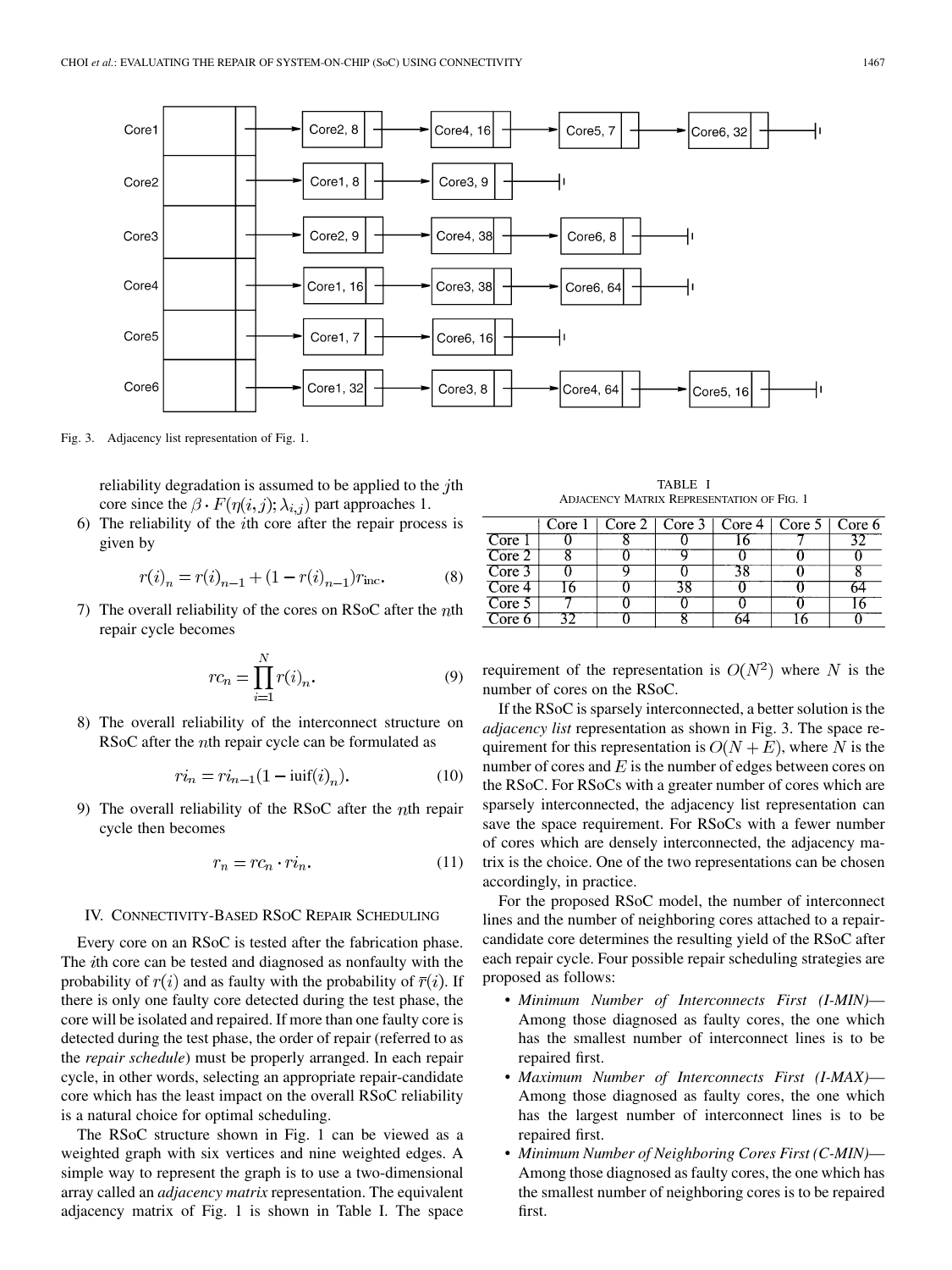• *Maximum Number of Neighboring Cores First (C-MAX)*— Among those diagnosed as faulty cores, the one which has the largest number of neighboring cores is to be repaired first.

Since I-MAX and C-MAX repair scheduling strategies are supposed to repair the most reliability degrading core first, they do not have advantages in practice. However, they are also analyzed to be compared with the I-MIN and C-MIN repair scheduling strategies. The conceptual processes of I-MIN and C-MIN RSoC repair strategies are depicted in the flowchart shown in Fig. 4.

#### V. PARAMETRIC ANALYSIS

In this section, the effects of the connectivity-based RSoC repair scheduling are investigated through numerical experiments. An RSoC system with  $N = 15$ ,  $r(i) = 0.99$  for all i, and  $ri = 0.9999$  is considered. The yield of the RSoC before an application of the repair process can be calculated as a series product of the  $r(i)$  of all the cores [i.e.,  $\prod_{i=1}^{N} r(i)$ ] and the yield of the interconnect structure (i.e.,  $ri$ ). In Table II, the overall RSoC yield r and  $\bar{r}$  (i.e.,  $1 - r$ ) are given where  $\bar{r}$  is subdivided into six categories according to the number of defective cores on the RSoC (denoted by dc), in which  $\overline{r}(dc = i)$  is inverse yield of RSoCs containing exactly  $i$  defective core(s). The following can be observed from Table II.

- Among those 14.0028% RSoCs with defects, 13.0298% of them have one defective core identified, 0.9213% of them have two defective cores identified, 0.000 403% of them have three defective cores identified, 0.000 012% of them have four defective cores identified, and 0.000 016% of them have more than five defective cores identified.
- Since RSoCs with  $dc > 5$  are very few and then almost ignorable, the maximum allowed number of repair cycles  $\varphi = 5$  is applied.
- 0.000 86% RSoCs in the category  $di$  (i.e., defective interconnect structure) does not have defective cores, but they have a defective interconnect structure. Since RSoCs in the  $di$  category are very few, no repair process is applied in this example.

To compare the proposed repair scheduling strategies, the values of  $r_{\text{inc}}$ , uif, and uif<sub>inc</sub> are set to 0.1 and the value of  $\lambda_i$  is set to 9, arbitrarily. In Tables III and IV, the repair performances of those proposed strategies, measured in the percentage of repaired RSoCs at each repair cycle, are shown. For example, 13.0298% of RSoCs contain one defective core and 62.4108% of them are repaired in the first repair cycle of I-MIN, and 0.9213% of RSoCs contain two defective cores and 27.4829% of them are repaired in the second repair cycle, and so on.

By comparing the results shown in Tables III and IV, the following can be observed.

1) Even with relatively small values of  $\alpha$  and  $\beta = 0.05$  (i.e., less core and interconnect degradation due to the repair process), the repair scheduling plays an important role in the RSoC repair process. Thus, it is shown that I-MIN and C-MIN outperform I-MAX and C-MAX at every repair cycle.



Fig. 4. I-MIN (C-MIN) flowchart.

TABLE II  $r$  and  $\overline{r}$  of the Given RSoC Without Repair

| 85.9972% | 4.0028%                  |         |                                                           |                           |                        |             |  |
|----------|--------------------------|---------|-----------------------------------------------------------|---------------------------|------------------------|-------------|--|
|          | $\overline{H}$<br>$dc=1$ |         | $\bar{r}(dc = 2)$   $\bar{r}(dc = 3)$   $\bar{r}(dc = 4)$ |                           | $\overline{r}(dc > 5)$ |             |  |
|          | '3.0298%                 | 0.9213% | $0.000403\%$                                              | $0.000012\% + 0.000016\%$ |                        | - 0.000086% |  |

TABLE III PERFORMANCE COMPARISON OF THE PROPOSED REPAIR STRATEGIES AT EACH REPAIR CYCLE WHERE  $\alpha$ ,  $\beta = 0.05$ 

|        | $\varphi =$       | $=$        | $\varphi = \overline{\cdot}$ |       |       |
|--------|-------------------|------------|------------------------------|-------|-------|
| - LMIN | 62.4108%          | 27.4829%   | -0.0661%                     | $0\%$ | $0\%$ |
| L-MAX  | 33.7273% 0.09249% |            | $0.5\%$                      | $0\%$ | $0\%$ |
| C-MIN  | 67.2667%          | 33.2356\%  | 8.1886%                      | $0\%$ | $0\%$ |
| C-MAT  | 36.3137%          | $9.2478\%$ | 1.4888%                      | $0\%$ | 0%    |

TABLE IV PERFORMANCE COMPARISON OF THE PROPOSED REPAIR STRATEGIES AT EACH REPAIR CYCLE WHERE  $\alpha$ ,  $\beta = 0.5$ 

|         |           | $\omega = \lambda$ |            | $\varphi =$ |       |
|---------|-----------|--------------------|------------|-------------|-------|
| I-MIN   | 59.3532%  | 14.6424%           | $0.2481\%$ | $1^{10}$    | $0\%$ |
| - L-MAX | 0.7552%   | -0.0109%           | $1\%$      | $0\%$       | $0\%$ |
| -C-MIN  | 45.1135\% | 9.8665%            | 0.4963%    | $0\%$       | $0\%$ |
| C-MAX   | -2.5941%  | 0.0868%            | 10%        | 19%         | 0%    |

- 2) As relatively larger values of  $\alpha$  and  $\beta = 0.5$  are applied (i.e., more core and interconnect degradation due to the repair process), the difference in the repairability between I-MIN (C-MIN) and I-MAX (C-MAX) becomes even more clear.
- 3) An appropriate selection of the repair schedule definitely affects repairability regardless of the values of  $\alpha$  and  $\beta$ .

Repairability at each repair cycle is denoted by  $R(\varphi)$ , in which  $\varphi$  is the index of the repair cycle. Then, the overall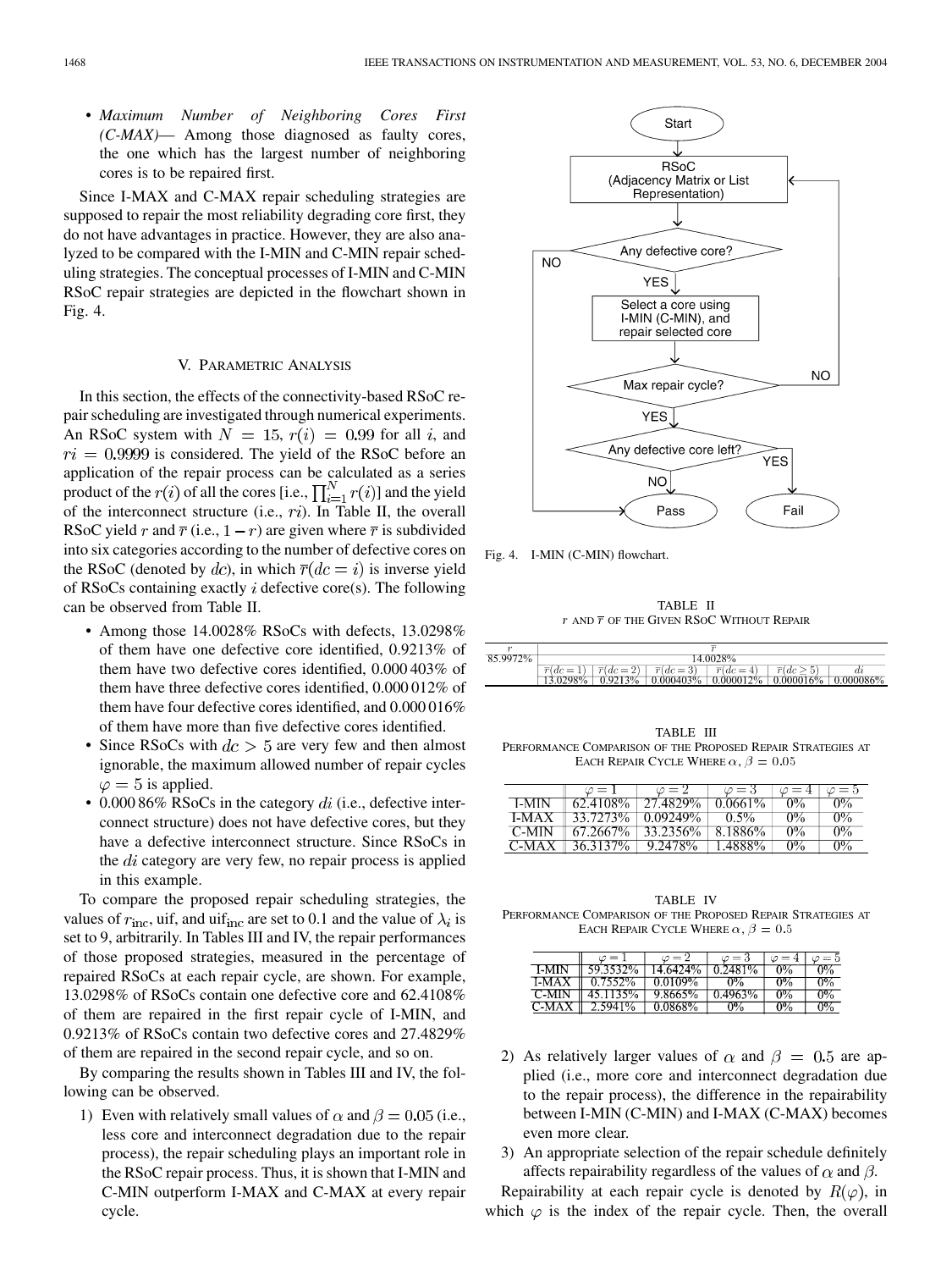success rate of the whole repair process, denoted by  $R$ , and can be calculated as follows:

$$
R = \frac{\text{rate of repaired test-as-bad RSoCs}}{\text{rate of tested-as-bad RSoCs}} = \frac{\sum_{\varphi=1}^{n} \overline{r}(\varphi) \cdot R(\varphi)}{\overline{r}}
$$
(12)

where  $n$  is the total number of repair cycles.

j

Repairability at each repair cycle (i.e.,  $R(\varphi)$ , in which  $\varphi$  is the index of the repair cycle) and  $R$  of I-MIN and C-MIN repair strategies at different values of  $\alpha$  and  $\beta$  are more extensively experimented with and the results are shown in Tables V and VI. The values of  $\alpha$  and  $\beta$  are arbitrarily set to be equal for the simplicity of the analysis.

Upon the available values  $r$ ,  $\bar{r}$ , and  $R$ , it is possible to calculate the overall yield of the RSoCs. The overall yield of the RSoCs denoted by  $Y$  can be calculated by

$$
\underline{Y} = r + \overline{r} \cdot R. \tag{13}
$$

In Figs.  $5-8$ ,  $Y$  (i.e., overall yield of the RSoC) of I-MIN at different values of N (i.e., 5, 10, and 15),  $\alpha$  and  $\beta$  (i.e., 0.05, 0.1, 0.25, and 0.5), and  $r(i)$  for all i (i.e., 0.8–1.0) are shown versus I-MAX. In Figs. 9–12,  $Y$  of C-MIN at different values of N (i.e., 5, 10, and 15),  $\alpha$  and  $\beta$  (i.e., 0.05, 0.1, 0.25, and 0.5), and  $r(i)$  for all i (i.e., 0.8–1.0) are shown versus C-MAX. By comparing the results of Figs. 5–12, the following observations can be drawn.

- 1) Using proper connectivity-based repair scheduling strategies (i.e., I-MIN and C-MIN), a higher  $Y$  of RSoC can be achieved.
- 2) I-MIN and C-MIN always outperform I-MAX and C-MAX.
- 3) As  $\alpha$  and  $\beta$  increase, the difference between Y of I-MIN and  $Y$  of I-MAX increases. It is the same for C-MIN and C-MAX.
- 4) With relatively smaller  $\alpha$  and  $\beta$  values, Y of both I-MIN and C-MIN perform similarly. However, I-MIN performs better than C-MIN as  $\alpha$  and  $\beta$  increase.
- 5) In practice, C-MIN is likely to be the choice when smaller  $\alpha$  and  $\beta$  values are applied, since it counts only the number of neighboring cores which is simpler than counting the number of interconnect lines.
- 6) In practice, I-MIN is likely to be the choice when larger  $\alpha$  and  $\beta$  values are applied since it has less impact on Y of RSoC than C-MIN.

#### VI. DISCUSSION

The overall complexity of SoC-based instrumentation is exponentially increasing as more cores are being embedded and the supporting interconnect structure is becoming more complex. At the same time, more efficient testing and repair of such devices are exigently required.

Thus, this paper has presented a new model for analyzing the repairability of RSoC instrumentation with repair processes

TABLE V REPAIR PERFORMANCE OF I-MIN FOR THE GIVEN PARAMETERS

| $\alpha, \beta$ | $R(\varphi = 1)$ .                    | $r(\varphi=2)$ | $R(\varphi=3)$ |                       | $R(\varphi = \varphi)$ |                      |
|-----------------|---------------------------------------|----------------|----------------|-----------------------|------------------------|----------------------|
|                 | 0.0 $\parallel$ 62.7546%   27.0378%   |                | 5.4590%        | 0%                    | 0%                     | 60.23%               |
|                 | $0.2$   61.3831%   21.3936%   1.7369% |                |                | $0\%$                 | $0\%$                  | 1 58.57%             |
| 0.4             | $60.0254\%$   16.9108%                |                | 0.4962%        | $\mathbb{D}_{\infty}$ | 19%                    | li 57.01%            |
|                 | 0.6 $\pm$ 58.6839% $\pm$ 12.7862%     |                | በ%             | $0\%$                 | $0\%$                  | IL 55.49%            |
|                 | $0.8$   57.3569%   9.6059%            |                | $0\%$          | $0\%$                 | $0\%$                  | ll 54.04%            |
|                 | $1.0$   56.0461%   7.1746%            |                | $0\%$          | $0\%$                 | $0\%$                  | $\frac{1}{2}$ 52.66% |

TABLE VI REPAIR PERFORMANCE OF C-MIN FOR THE GIVEN PARAMETERS

| $\alpha$ .            |                     | $\mathcal{H}(\varphi=2)$ | $R(\varphi=3)$ | $R(\varphi = \cdot$ | $R(\varphi = 5)$ |         |
|-----------------------|---------------------|--------------------------|----------------|---------------------|------------------|---------|
| 0.0                   | 69.7278%            | 137.0888%                | 110.4218%      | $0\%$               | 0%               | 67.40%  |
| $\sigma$ <sub>2</sub> | 59.8819%   23.3257% |                          | 3.7220%        | 0%                  | 0%               | 57.31%  |
| 0.4                   | l 50.0361%          | 13.5135%                 | $0.9925\%$     | $0\%$               | $0\%$            | 43.20%  |
| 0.6                   | 40.1909%            | 6.9467%                  | $0\%$          | $0\%$               | $0\%$            | 137.88% |
| -0.8                  | 30.3450%            | 2.9632%                  | $0\%$          | $0\%$               | 0%               | 28.46%  |
|                       | 20.4999%            | 0.9009%                  | 0%             | 0%                  | ')%              | 19.15%  |



Fig. 5. Repairability of I-MIN and I-MAX at  $\alpha$ ,  $\beta = 0.05$ .



Fig. 6. Repairability of I-MIN and I-MAX at  $\alpha$ ,  $\beta = 0.1$ .

based on the effect of the connectivity of the repair-candidate core where reliability degradation of both neighboring cores and interconnect structure due to the complexity of the reconfigured logic and interconnect redundancy is taken into account. Two approaches, I-MIN and C-MIN have been proposed. Two other scheduling policies, I-MAX and C-MAX also have been introduced and analyzed, and it has been shown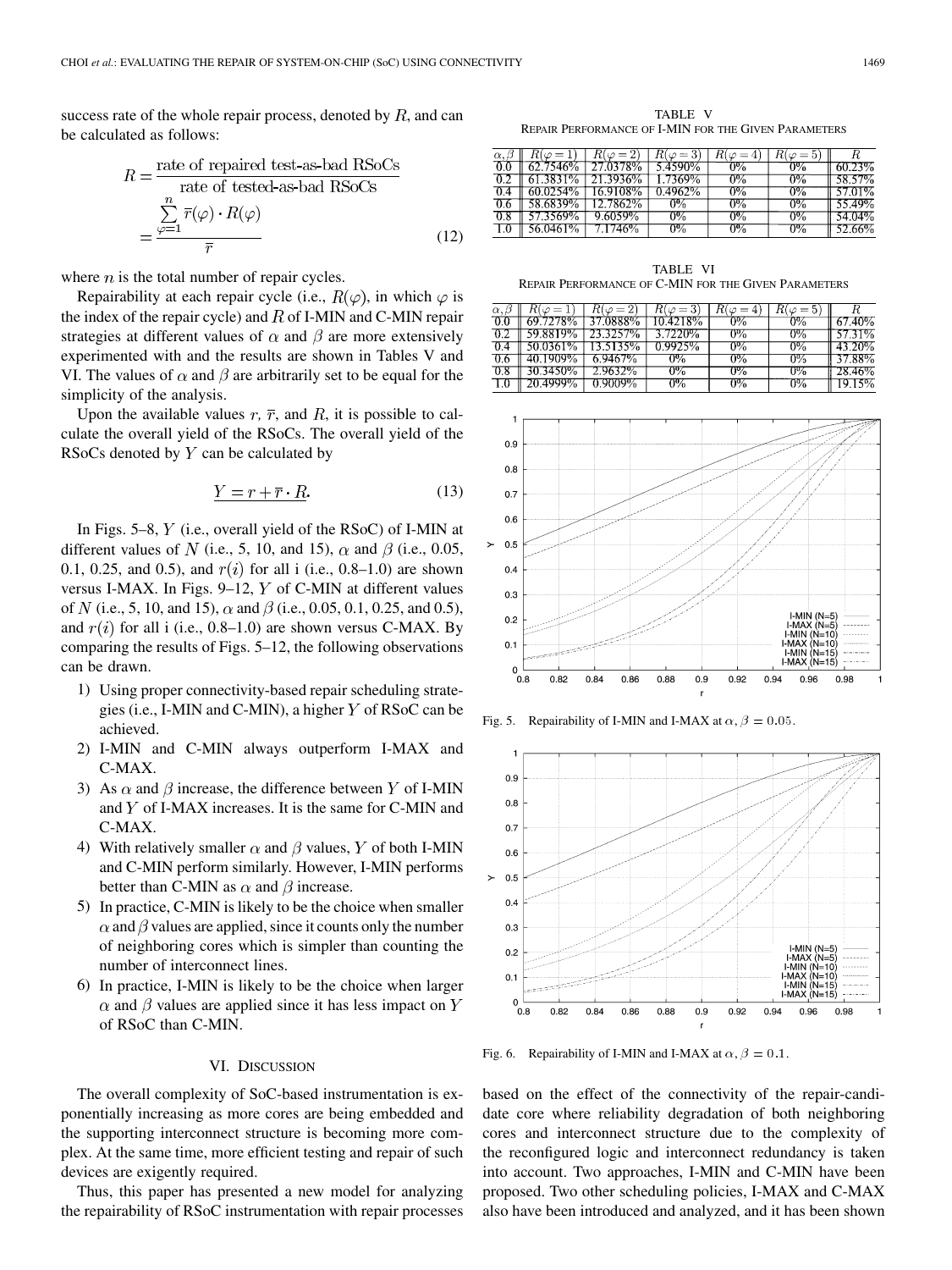

Fig. 7. Repairability of I-MIN and I-MAX at  $\alpha$ ,  $\beta = 0.25$ .



Fig. 8. Repairability of I-MIN and I-MAX at  $\alpha$ ,  $\beta = 0.5$ .



Fig. 9. Repairability of C-MIN and C-MAX at  $\alpha$ ,  $\beta = 0.05$ .

how improperly scheduled repair processes could impair the overall repairability of RSoCs under repair. Extensive parametric analysis and comparison of the proposed approaches have demonstrated the efficiency of the proposed RSoC repair scheduling strategies (i.e., I-MIN and C-MIN). From the results, it is obvious that a higher repairability of RSoCs can be



Fig. 10. Repairability of C-MIN and C-MAX at  $\alpha$ ,  $\beta = 0.1$ .



Fig. 11. Repairability of C-MIN and C-MAX at  $\alpha$ ,  $\beta = 0.25$ .



Fig. 12. Repairability of C-MIN and C-MAX at  $\alpha$ ,  $\beta = 0.5$ .

expected when proper RSoC repair scheduling strategies such as I-MIN and C-MIN are applied. Also, it has been shown that I-MIN tolerates a higher core and interconnect reliability degradation due to the repair process (i.e., higher  $\alpha$  and  $\beta$ ) than C-MIN does, while C-MIN results in a higher repairability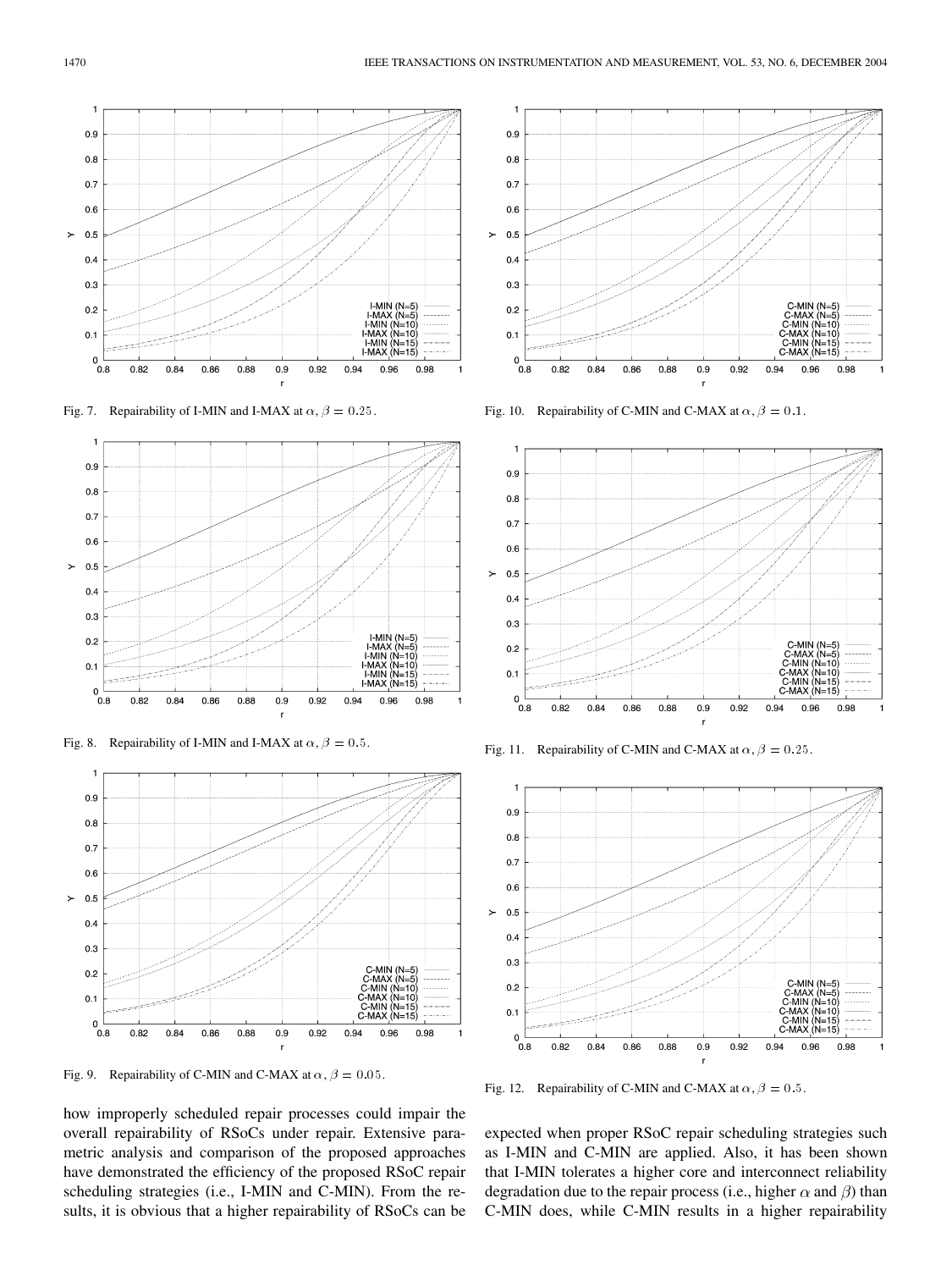<span id="page-8-0"></span>when less core and interconnect reliability degradation due to the repair process (i.e., lower  $\alpha$  and  $\beta$ ) is assumed.

The effect of the connectivity of repair-candidate cores on the overall yield (i.e., ratio of the total number of functional RSoCs out of the total number of fabricated RSoCs) has been thoroughly investigated and various repair scheduling strategies have been proposed. Also, how improper repair scheduling could degrade the overall quality of repaired RSoCs will be extensively studied. Thus, results and findings from this research will be beneficial to RSoC-based digital instrumentation *developers*.

#### **REFERENCES**

- [1] J. Greenbaum, "Reconfigurable logic in SoC systems," in *Proc. IEEE Custom Integrated Circuits Conf.*, May 2002, pp. 5–8.
- [2] S. Lee, S. Yoo, and K. Choi, "Reconfigurable SoC design with hierarchical FSM and synchronous dataflow model," in *Proc. Tenth Int. Symp. Hardware/Software Codesign*, May 2002, pp. 199–204.
- [3] B. Lewis, I. Bolsens, R. Lauwereins, C. Wheddon, B. Gupta, and Y. Tanurhan, "Reconfigurable SoC—what will it look like," in *Proc. Design, Automation Test Europe Conf. Exhibition*, Mar. 2002, pp. 660–662.
- [4] L. Benini and G. De Micheli, "Networks on chips: A new SoC paradigm," *IEEE Computer*, vol. 35, pp. 70–78, Jan. 2002.
- [5] A. Nalamalpu, S. Srinivasan, and W. P. Burleson, "Boosters for driving long onchip interconnects—Design issues, interconnect synthesis, and comparison with repeaters," *IEEE Trans. Computer-Aided Design*, vol. 21, pp. 50–62, Jan. 2002.
- [6] M. Choi, N. Park, F. Meyer, and F. Lombardi, "Connectivity-based multichip module repair," in *Proc. IEEE Pacific Rim Int. Symp. Dependable Computing*, Dec. 2001, pp. 19–26.
- [7] R. Hartenstein, "Reconfigurable computing: A new business model-and its impact on SoC design," in *Proc. Euromicro Symp. Digital Systems Design*, Sep. 2001, pp. 103–110.
- [8] R. A. Bergamaschi, S. Bhattacharya, R. Wagner, C. Fellenz, M. Muhlada, F. White, J.-M. Daveau, and W. R. Lee, "Automating the design of SoCs using cores," *IEEE Des. Test Comput.*, vol. 18, pp. 32–45, Sep.–Oct. 2001.
- [9] M. Oberle, R. Reutemann, R. Hertle, and Q. Huang, "A 10-mW two-channel fully integrated system-on-chip for eddy-current position sensing [in biomedical devices]," *IEEE J. Solid-State Circuits*, vol. 37, pp. 916–925, Sep. 2001.
- [10] B. I. Hounsell and T. Arslan, "Programmable multiplierless digital filter array for embedded SoC applications," *Electron. Lett.*, pp. 735–737, June. 2001.
- [11] S. J. E. Wilton and R. Saleh, "Programmable logic IP cores in SoC design: Opportunities and challenges," in *Proc. IEEE Conf. Custom Integrated Circuits*, May 2001, pp. 63–66.
- [12] T. Bautista and A. Nunez, "Quantitative study of the impact of design and synthesis options on processor core performance," in *Proc. 19th IEEE VLSI Test Symp.*, Apr.–May 2001, pp. 169–175.
- [13] S.-Y. Chiang, "Foundries and the dawn of an open IP era," *IEEE Computer*, vol. 34, pp. 43–46, Apr. 2001.
- [14] S. Ravi, G. Lakshminarayana, and N. K. Jha, "Testing of core-based systems-on-a-chip," *IEEE Trans. Computer-Aided Design*, vol. 20, pp. 426–439, Mar. 2001.
- [15] Z. Huang and S. Malik, "Managing dynamic reconfiguration overhead in systems-on-a-chip design using reconfigurable datapaths and optimized interconnection networks," in *Proc. Design, Automation Test Europe Conf. Exhibition 2001*, Mar. 2001, pp. 735–740.
- [16] F. J. Meyer and N. Park, "Predicting the yield efficacy of a defect-tolerant embedded core," in *Proc. IEEE Int. Symp. Defect Fault Tolerance VLSI Systems*, Oct. 2000, pp. 30–38.
- [17] S. Dey, D. Panigrahi, L. Chen, C. N. Taylor, K. Sekar, and P. Sanchez, "Using a soft core in a SoC design: Experiences with picoJava," *IEEE Des. Test Comput.*, vol. 17, pp. 60–71, Jul.–Sep. 2000.
- [18] I. Ghosh, S. Dey, and N. K. Jha, "A fast and low-cost testing technique for core-based system-chips," *IEEE Trans. Computer-Aided Design* , vol. 19, pp. 863–877, Aug. 2000.
- [19] H. Singh, M.-H. Lee, G. Lu, F. J. Kurdahi, N. Bagherzadeh, and E. M. Chaves Filho, "MorphoSys: An integrated reconfigurable system for data-parallel and computation-intensive applications," *IEEE Trans. Comput.*, vol. 49, pp. 465–481, May 2000.
- [20] S. Knapp and D. Tavana, "Field configurable system-on-chip device architecture," in *Proc. IEEE Custom Integrated Circuits Conf.*, May 2000, pp. 155–158.
- [21] R. K. Gupta and Y. Zorian, "Introducing core-based system design," *IEEE Des. Test Comput.*, vol. 14, pp. 15–25, Oct.–Dec. 1999.
- [22] S. Winegarden, "Bus architecture of a system on a chip with user-configurable system logic," *IEEE J. Solid-State Circuits*, vol. 35, pp. 425–433, May 1999.
- [23] A. M. Rincon, C. Cherochetti, J. A. Monzel, D. R. Stauffer, and M. T. Trick, "Core design and system-on-a-chip integration," *IEEE Des. Test Comput.*, vol. 14, pp. 26–35, Oct.–Dec. 1997.



**Minsu Choi** (M'02) received the B.S., M.S., and Ph.D. degrees in computer science from Oklahoma State University, Oklahoma City, in 1995, 1998, and 2002, respectively.

He is currently with the Department of Electrical and Computer Engineering, University of Missouri-Rolla as an Assistant Pprofessor. His research mainly focuses on computer architecture and VLSI, embedded systems, fault tolerance, testing, quality assurance, reliability modeling and analysis, config-

urable computing, parallel and distributed systems, dependable instrumentation and measurement, autonomic computing, and nanotechnology.

Dr. Choi was the recipient of the 2000 Don and Shelley Fisher Scholarship, the 2001 Korean Consulate Honor Scholarship, and the 2002 Graduate Research Excellence Award.



**Nohpill Park** (M'99) received the B.S. and M.S. degrees in computer science from Seoul National University, Seoul, Korea, in 1987 and 1989, respectively, and the Ph.D. degree from the Department of Computer Science,Texas A&M University, College Station, in 1997.

He is currently an Associate Professor in the Computer Science Department, Oklahoma State University, Oklahoma City. His research interests include computer architecture, defect and fault-tolerant systems, testing and quality assurance of digital

systems, parallel and distributed computer systems, multichip module systems, programmable digital systems, and reliable digital instrumentation.



**Vincenzo Piuri** (F'01) received the Ph.D. degree in computer engineering from the Politecnico di Milano, Milan, Italy, in 1989.

From 1992 to September 2000, he was an Associate Professor of Operating Systems at the Politecnico di Milano. Since October 2000, he has been a Full Professor of Computer Engineering at the University of Milano, Milan, Italy. He was a Visiting Professor at the University of Texas at Austin during summers 1993–1999. His research interests include distributed and parallel computing systems, com-

puter arithmetic, application-specific processing architectures, digital signal processing architectures, fault tolerance, neural network architectures, theory and industrial applications of neural techniques for identification, prediction, and control, and signal and image processing. His original results have been published in more than 150 papers in book chapters, international journals, and proceedings of international conferences.

Prof. Piuri is a member of ACM, the International Neural Network Society, and AEI. He is an Associate Editor of the IEEE TRANSACTIONS ON NEURAL NETWORKS and the *Journal of Systems Architecture*. He is Vice President for Publications of the IEEE Instrumentation and Measurement Society, Vice President for Member Activities of the IEEE Neural Networks Society, and a Member of the Administrative Committees of both the IEEE Instrumentation and Measurement Society and the IEEE Neural Networks Society.